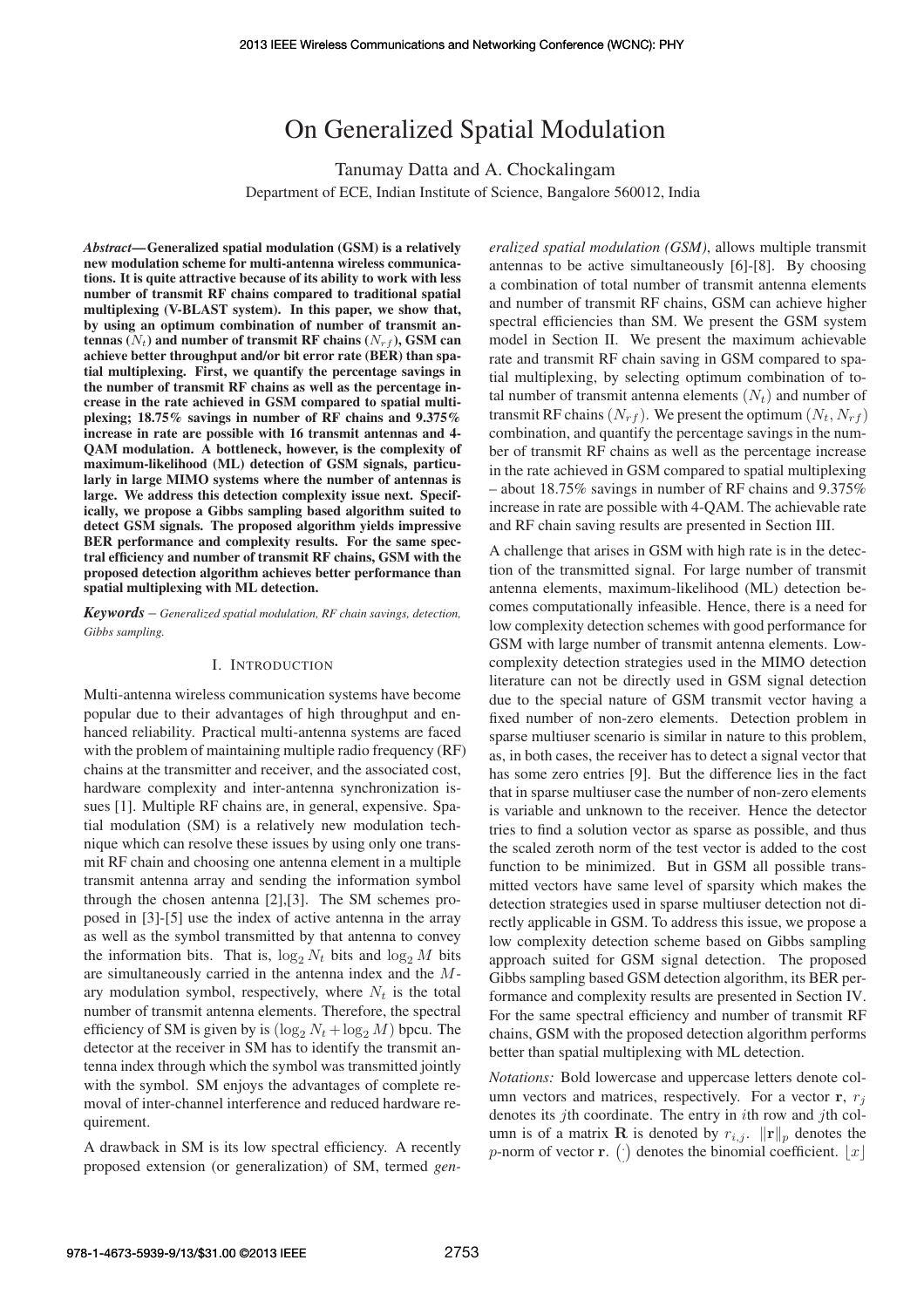denotes the largest integer less than equal to  $x$ .  $|\mathbb{A}|$  denotes the cardinality of set  $A$ .  $[x]_A$  denotes the element-wise quantization of x to its nearest point in  $A$ . (.)<sup>H</sup> and (.)<sup>T</sup> denote Hermitian and transpose operations, respectively.

# II. SYSTEM MODEL

Consider a multi-antenna system with  $N_t$  transmit antennas and  $N_r$  receive antennas. The transmitter has  $N_{rf}$  RF chains and a  $N_{rf} \times N_t$  switch that connects the RF chains to the transmitting antennas. Let us denote the  $N_t \times 1$ -sized transmitted vector as x.  $N_{rf}$  active transmit antennas are chosen among the  $N_t$  antennas, and information symbols are loaded on these chosen antennas and the other  $N_t - N_{rf}$  antennas remain silent. Therefore,  $\|\mathbf{x}\|_0 = N_{rf}$ . Let  $k \stackrel{\triangle}{=} \lfloor \log_2 {N_t \choose N_{rf}} \rfloor$ and  $K \stackrel{\triangle}{=} 2^k$ . Let A denote the modulation alphabet from which information symbols are chosen, and  $M \triangleq |A|$  and  $m \triangleq \log_2 M$ . Let us denote the *a*th element in alphabet A as  $\mathbb{A}^a$ . Average symbol energy for this alphabet is denoted by  $E_s$ . We consider standard alphabets like PAM, QAM, PSK, which do not include zero, in order to avoid the confusion between an antenna transmitting an information symbol zero and it being inactive (i.e., remaining silent). We denote  $A_0 = A \cup 0$ . In this GSM system, we can transmit  $k + mN_{rf}$ information bits per channel use (bpcu). Let  $R \stackrel{\triangle}{=} k + mN_{rf}$ . Out of the total  $R$  information bits,  $k$  bits are used as control bits in the switch to choose a particular combination of  $N_{rf}$  active antennas out of  $N_t$  available ones. The remaining  $mN_{rf}$  bits are divided into  $N_{rf}$  groups, where each group of  $m$  bits is converted into a symbol from alphabet  $A$ . Note that  $K < {N_t \choose N_{rf}}$ , and so, in general, not all antenna activity patterns are valid. Let the set of valid antenna activity patterns with cardinality  $K$  be denoted by  $S$ . For a transmit vector x, let the corresponding antenna activity pattern vector be denoted by  $\mathbf{t}^{\mathbf{x}},$  where  $t_j^{\mathbf{x}} = 1$ , iff  $x_j \neq 0$ ,  $\forall j = 1, 2, \cdots, N_t$ .  $\mathbb S$  and mapping between elements of  $\mathbb S$  and k-length control bit sequences are known at both transmitter and receiver.

As an example, consider  $N_t = 4$ ,  $N_{rf} = 2$ , and 4-QAM alphabet. Here,  $k = 2$  and  $R = 6$ . We take  $\mathbb{S} = \{ [1, 1, 0, 0]^T,$  $[1, 0, 1, 0]^T$ ,  $[0, 1, 0, 1]^T$ ,  $[0, 0, 1, 1]^T$ <sup>1</sup>. For an information bit sequence  $[0, 1, 0, 0, 1, 1]$ , the first 2 bits are used to choose the activity pattern, and the two 4-QAM symbols are generated by combining the third & fourth bits and fifth & sixth bits, respectively. Using the usual Gray mapping the transmitted vector becomes  $[1 + \sqrt{-1}, 0, -1 - \sqrt{-1}, 0]^T$ .

The  $N_r \times N_t$  channel matrix is denoted by H. We assume rich scattering environment. Hence, the entries of H are modeled as circularly symmetric complex Gaussian with zero mean and unit variance.  $h_{i,j}$  denotes the channel gain from jth transmit antenna to ith receive antenna. Let us denote the  $N_r \times 1$ -sized received vector as y, which is given by

$$
y = Hx + n,\tag{1}
$$

<sup>1</sup>Here, we could have used any 4 out of  $\binom{4}{2} = 6$  possible activity patterns.

where n is the  $N_r \times 1$ -sized additive white Gaussian noise vector at the receiver. We assume  $n_i \sim \mathcal{CN}(0, \sigma^2)$ ,  $\forall i =$  $1, 2, \cdots, N_r$ . The average received SNR is  $10 \log_{10} \frac{N_{rfEs}}{\sigma^2}$ . We assume that the receiver has perfect knowledge of  $\overrightarrow{H}$  and  $\sigma^2$ . The ML detection output can be written as

$$
\mathbf{x}_{ML} = \arg\min_{\hat{\mathbf{x}} \in \mathbb{U}} \|\mathbf{y} - \mathbf{H}\hat{\mathbf{x}}\|^2,
$$
 (2)

where  $\mathbb{U} = {\mathbf{x} | \mathbf{x} \in \mathbb{A}_0^{N_t \times 1}, ||\mathbf{x}||_0 = N_{rf}, \mathbf{t}^{\mathbf{x}} \in \mathbb{S}}$  is the set of all possible transmitted vectors. Note that,  $|\mathbb{U}| = 2^R$ . For small  $N_t$  and  $N_{rf}$ , the set U may be completely tabulated and ML detection is possible. But for large  $N_t$  and  $N_{rf}$ , this brute force computation of  $x_{ML}$  in (2) becomes computationally infeasible.

# III. ACHIEVABLE RATES IN GSM

The rate  $R$  (bpcu) achieved in GSM with  $N_t$  transmit antennas,  $N_{rf}$  transmit RF chains, and M-QAM is given by

$$
R = \left\lfloor \log_2 \left( \frac{N_t!}{N_{rf}!(N_t - N_{rf})!} \right) \right\rfloor + mN_{rf},\tag{3}
$$

where the first and second terms on the RHS correspond to number of control bits and number of modulation bits, respectively. Let us examine how  $R$  varies as a function of its variables. Figure 1 shows the variation of  $R$  as a function of  $N_{rf}$  for different values of  $N_t = 4, 8, 12, 16, 22, 32$  and 4-QAM. The figure shows that for each  $N_t$ , there is an optimum  $N_{rf}$  that maximizes the achievable rate R. Note that the last x-axis value for each plot corresponds to  $N_{rf} = N_t$ . Also note that the traditional spatial multiplexing MIMO system (i.e., V-BLAST system) operates with  $N_{rf} = N_t$ , i.e., with equal number of transmit antennas and transmit RF chains. It is interesting to see that the maximum  $R$  does not occur at  $N_{rf} = N_t$ , but at some  $N_{rf} < N_t$  for  $N_t \geq 8$ . This brings the following interesting observations to the fore:  $i$ ) by choosing the optimum  $(N_t, N_{rf})$  combination (i.e., using less RF chains than transmit antennas,  $N_{rf} < N_t$ ), GSM can achieve a higher rate than that of traditional spatial multiplexing MIMO (i.e., V-BLAST system with  $N_{rf} = N_t$ ), and ii) one can operate GSM at the same rate as that of spatial multiplexing MIMO but with even lesser number of RF chains. This reason for this behavior can be explained as follows. The first term in (3) increases from  $N_{rf} = 0$  to  $N_{rf} = \lfloor \frac{N_t}{2} \rfloor$  and decreases then onwards, whereas the second term increases linearly with  $N_{rf}$ . Hence, intuitively the optimum value of  $N_{rf}$  for which R attains maximum should be somewhere between  $\lfloor \frac{N_t}{2} \rfloor$  and  $N_t$ , and it should achieve  $R = mN_t$  at a lesser value than this optimum. Note that, the first term in (3) is independent of  $m$  and the second term is directly proportional to it. Hence, as we increase  $m$ , the second term will dominate and the maximum rate will shift towards  $N_{rf} = N_t$ , thus reducing the advantages of GSM. Let the value of  $N_{rf}$ for which GSM achieves maximum rate be defined as  $N_{rf}^{opt}$ and the value of  $N_{rf}$  for which GSM achieves  $R = mN_t$  be defined as  $N_{rf}^{mid}$ . In Table I, we show the percentage saving in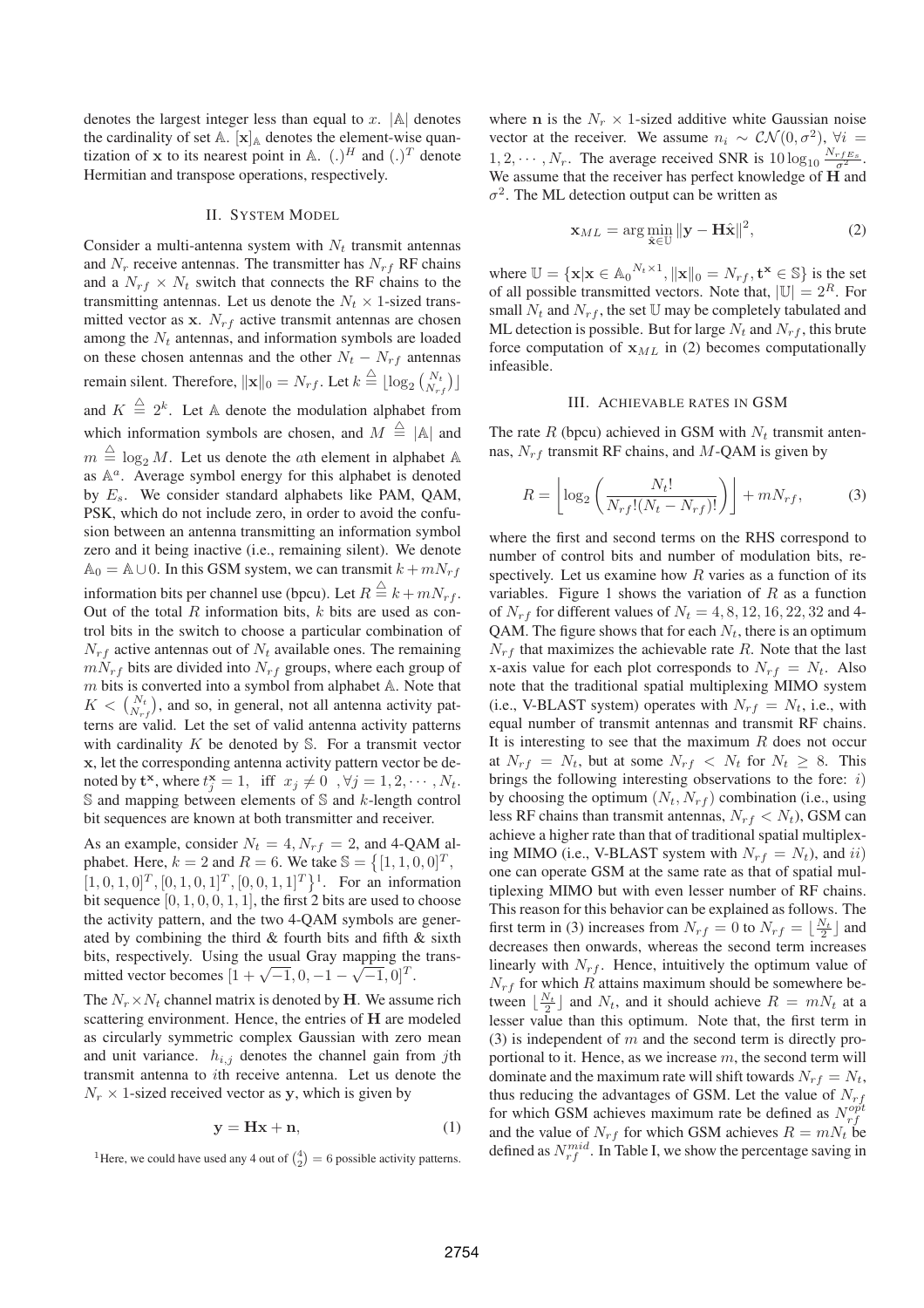

Fig. 1. Achievable rate R using GSM as a function of  $N_{rf}$  for different values of  $N_t$  and 4-QAM.

|                               | %<br>saving in<br>$#$ RF chains<br>for $R = mN_t$ |            | $\%$<br>increase<br>for<br>rate<br>1n<br>$R = R_{opt}$ |            | $\%$ saving in<br>$#$ RF chains<br>for $R = R_{opt}$ |            |
|-------------------------------|---------------------------------------------------|------------|--------------------------------------------------------|------------|------------------------------------------------------|------------|
| m                             | $N_t = 16$                                        | $N_t = 32$ | $N_t = 16$                                             | $N_t = 32$ | $N_t = 16$                                           | $N_t = 32$ |
|                               | 68.75                                             | 71.88      | 43.75                                                  | 46.88      | 31.25                                                | 40.63      |
| $\mathfrak{D}_{\mathfrak{p}}$ | 37.5                                              | 43.75      | 9.385                                                  | 10.94      | 18.75                                                | 25         |
| 3                             | 18.75                                             | 21.88      | 2.08                                                   | 3.13       | 6.25                                                 | 12.5       |
|                               | 6.25                                              | 9.38       | $\mathbf{O}$                                           | .78        | 6.25                                                 | 3.13       |

TABLE I % SAVING IN RF CHAINS AND % INCREASE IN RATE FOR  $m = 1, 2, 3, 4, N_t = 16$  AND 32.

RF chains and percentage increase in rate for  $m = 1, 2, 3, 4$ ,  $N_t = 16$  and 32.

In Figs. 2 and 3, we show the variation in rate gains and RF savings with increasing number of transmit antennas. In Fig. 2, we see that the percentage increase in rate over V-BLAST system shows an increasing a trend with increasing  $N_t$ . The zigzag nature of the curves is due to the flooring operation in the first term in (3). Similarly, in Fig. 3, we observe the variation in percentage saving in RF chains to achieve  $R = R_{opt}$ and  $R = mN_t$  with increasing  $N_t$ . From Table-I and Figs. 2 and 3, we note that the gains from GSM become less prominent as m increases, which is expected. With  $m = 1$ , i.e., BPSK modulation, one does not effectively use the complex plane, resulting in good potential for increased throughput in GSM.

In the next section, we present a low complexity detection algorithm for GSM. The BER results we present in the next section using this algorithm is for  $m = 2$  (4-QAM), where GSM has good gains in rate and RF saving. The algorithm, however, is valid for any m.

# IV. PROPOSED GIBBS SAMPLING BASED ALGORITHM FOR GSM DETECTION

The GSM detection algorithm presented in this section is based on Gibbs sampling based approach, where a Markov chain is formed with all possible transmitted vectors as states. As the total number of non-zero entries in the solution vector has



Fig. 2. Variation of percentage increase in rate compared to V-BLAST system as a function of  $N_t$  for different values of  $m = 1, 2, 3, 4$ .



Fig. 3. Variation of percentage saving in RF chains compared to V-BLAST system as a function of  $N_t$  to achieve  $R = R_{opt}$  and  $R = mN_t$ , for  $m = 1, 2.$ 

to equal to  $N_{rf}$ , one can not sample each coordinate individually as in the case of conventional MIMO detection. To solve this problem, we propose the following approach: *sample two coordinates at a time jointly, keeping other*  $(N_t - 2)$ *coordinates fixed which contain*  $(N_{rf} - 1)$  *non-zero entries.* For any vector  $\mathbf{x}^{(t)} \in \mathbb{A}_{0}^{N_t}, \|\mathbf{x}^{(t)}\|_{0} = N_{rf}$ , where the t in the superscript of  $x^{(t)}$  refers to the iteration index in the algorithm. Let  $i_1, i_2, \cdots, i_{N_{rf}}$  denote the locations of nonzero entries and  $j_1, j_2, \cdots, j_{(N_t-N_{rf})}$  denote the locations of zero entries in  $\mathbf{x}^{(t)}$ . We will sample  $x_{i_l}^{(t)}$  and  $x_{j_k}^{(t)}$  jointly, keeping other coordinates fixed, where  $l = 1, 2, \cdots, N_{rf}$  and  $k = 1, 2, \cdots, (N_t - N_{rf})$ . As any possible transmitted vector can have only  $N_{rf}$  non-zero entries, the next possible state  $\mathbf{x}^{(t+1)}$  can only be any one of the following  $2|\mathbb{A}|$  candidate vectors denoted by  $\{z^w, w = 1, 2, \dots, 2|\mathbb{A}|\}$ , which can be partitioned into two sets. In the first set corresponding to  $w =$  $1, 2, \dots, |\mathbb{A}|$ , we enlist the vectors which has the same activity pattern as  $\mathbf{x}^{(t)}$ . Hence,  $z_{i_l}^w = \mathbb{A}^w$ ,  $z_{j_k}^w = 0$ ,  $z_q = x_q^{(t)}$ ,  $q =$  $1, 2, \cdots, N_t, q \neq i_j, j_k, \forall w = 1, 2, \cdots, |\mathbb{A}|.$  For  $w = |\mathbb{A}| +$  $1, |\mathbb{A}| + 2, \cdots, 2|\mathbb{A}|$ , we enlist the vectors whose activity pattern differs from that of  $\mathbf{x}^{(t)}$  in locations  $j_k$  and  $i_l$ . Hence,  $z_{j_k}^w = \mathbb{A}^{(w-|\mathbb{A}|)}, z_{i_l}^w = 0, z_q = x_q^{(t)}, q = 1, 2, \cdots, N_t, q \neq 0$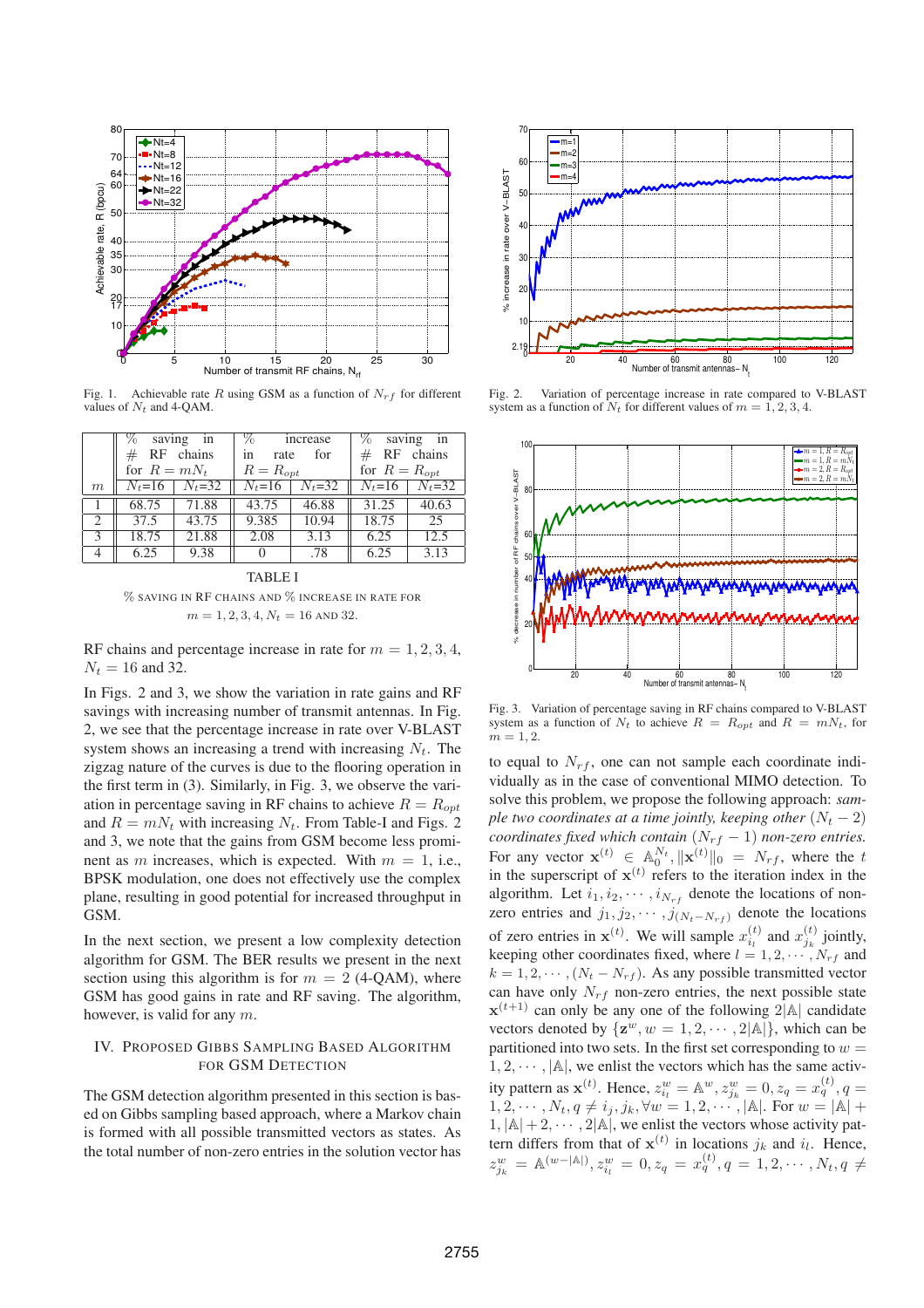$i_j, j_k, \forall w = |\mathbb{A}| + 1, |\mathbb{A}| + 2, \cdots, 2|\mathbb{A}|.$ 

To simplify the sampling process, we calculate the best vectors from the two sets corresponding to not swapping and swapping the zero and non-zero locations, and choose among these two vectors. Let  $x^{NS}$  denote the best vector from the first set corresponding to no swap. We set  $\mathbf{x}^{NS} = \mathbf{x}^{(t)} + \lambda \mathbf{e}_{i_l}$ and minimize  $||\mathbf{y} - \mathbf{H} \mathbf{x}^{NS}||^2$  over  $\lambda$ . For this, we have

$$
\|\mathbf{y} - \mathbf{H}\mathbf{x}^{NS}\|^2 = \|\mathbf{y} - \mathbf{H}(\mathbf{x}^{(t)} + \lambda \mathbf{e}_{i_l})\|^2
$$
  
=  $\mathbf{y}^H \mathbf{y} - 2\Re\left(\mathbf{y}^{MF} \mathbf{x}^{(t)}\right) + \mathbf{x}^{(t)H} \mathbf{R} \mathbf{x}^{(t)}$   
-  $2\Re\left(\lambda \mathbf{y}^{MF} \mathbf{e}_{i_l}\right) + 2\Re\left(\lambda \mathbf{x}^{(t)H} \mathbf{R} \mathbf{e}_{i_l}\right) + |\lambda|^2 R_{i_l, i_l}, \quad (4)$ 

where  $y^{MF} = y^H H$  and  $R = H^H H$ . Differentiating (4) w.r.t  $\lambda$  and equating it to zero, we get

$$
\lambda_{opt} = \frac{\left(y_{i_l}^{MF} - \mathbf{x}^{(t)^H} \mathbf{r}_{i_l}\right)^H}{R_{i_l, i_l}},
$$
\n(5)

where  $\mathbf{r}_{i_l}$  is the  $i_l$ th column vector of **R**. We obtain  $\mathbf{x}^{NS}$  =  $[\mathbf{x}^{(t)} + \lambda_{opt} \mathbf{e}_{i_l}]_A$ . Similarly we obtain  $\mathbf{x}^S$ , the best vector from the second set corresponding to swap. The next state  $x^{(t+1)}$ is chosen between  $x^S$  and  $x^{NS}$  with probability  $p^S$  and  $p^{NS}$ , respectively, where  $p^S = \alpha \tilde{p}^S + \frac{1-\alpha}{2}$ ,  $p^{NS} = 1 - p^S$ , and

$$
\widetilde{p}^{S} = \frac{\exp(-\frac{\|\mathbf{y} - \mathbf{H}\mathbf{x}^{S}\|^{2} - \|\mathbf{y} - \mathbf{H}\mathbf{x}^{NS}\|^{2}}{\sigma^{2}})}{1 + \exp(-\frac{\|\mathbf{y} - \mathbf{H}\mathbf{x}^{S}\|^{2} - \|\mathbf{y} - \mathbf{H}\mathbf{x}^{NS}\|^{2}}{\sigma^{2}})}.
$$
 (6)

Here,  $\alpha$  gives the probability of mixing between Gibbs sampling and sampling from uniform distribution. We use  $\alpha =$  $1 - \frac{1}{N_t}$ , which is found to give very good performance. After sampling, the best vector obtained so far is updated. The above sampling process is repeated for all  $l$  and  $k$ . The algorithm is stopped after it meets the stopping criterion or reaches the maximum number of allowable iterations, and outputs the best vector in terms of ML cost obtained so far. Let us denote the best vector as z. The stopping criterion works as follows: we compute a metric  $\Theta_s(\mathbf{z}) = \int \max_{i} (c_{min}, \mathbf{z})$  $c_1 \exp(\phi(\mathbf{z}))$ , where  $\phi(\mathbf{z}) = \frac{\|\mathbf{y}-\mathbf{H}\hat{\mathbf{x}}\|^2 - N_r \sigma^2}{\sqrt{N_r} \sigma^2}$  $rac{\mathbf{H} \mathbf{x} \parallel -N_r \sigma}{\sqrt{N_r} \sigma^2}$  is the normalized ML cost of z. If z has not changed for  $\phi(z)$  iterations, the iterations are stopped. This concludes one restart and z is declared as the output of this restart. Now, we check whether t<sup>x</sup> belongs to S or not to check its validity. Multiple such runs starting from different initial vectors are done till the best valid output obtained so far is satisfactory in terms of ML cost. Let us denote the best vector among restarts as s and the number of restarts that has given s as output as  $r_s$ . We calculate another metric  $\Theta_r(s) = \lfloor \max(0, c_2 \phi(s)) \rfloor + 1$ and compare  $r_s$  with this. If  $r_s$  is equal to  $\Theta_r(\mathbf{s})$  or maximum number of restarts have been reached, we terminate the algorithm. The pseudo-code of the proposed algorithm is given in Algorithm 1.

# *A. Complexity*

The complexity of the proposed Gibbs sampling based detector can be separated into three parts:  $i$ ) computation of Algorithm 1 Proposed Gibbs sampling based algorithm for GSM detection

- 1: input: y, H,  $N_t$ ,  $N_{rf}$ ; MAX-ITR: max. # iterations; MAX-RST: max. # restarts; 2:  $r = 0$ ,  $\kappa = 10^{10}$ ,  $\alpha = 1 - \frac{1}{N_t};$ 3: Compute  $\mathbf{y}^{MF} = \mathbf{y}^H \mathbf{H}$  and  $\mathbf{R} = \mathbf{H}^H \mathbf{H}$ ;  $\phi(.)$ : ML cost fn;  $\Theta_s(.)$ : *stopping criterion* fn;  $\Theta_r(.)$ : *restart criterion* fn; 5: while  $r <$  MAX-RST do
- 6:  $\mathbf{x}^{(0)}$  : initial vector  $\in \mathbb{A}_0^{N_t \times 1}$ ;  $\|\mathbf{x}^{(0)}\|_0 = N_{rf}$ ;
- 7:  $\beta = \phi(\mathbf{x}^{(0)})$ ;  $\mathbf{z} = \mathbf{x}^{(0)}$ ;  $t = 0$ ;

8: while  $t <$  MAX-ITR do

 $14:$ 

 $20:$ <br> $21:$ 

 $23.$ 

9: for  $l = 1$  to  $N_{rf}$  do<br>10: for  $k = 1$  to  $N_t$ . 10: **for**  $k = 1$  to  $N_t - N_{rf}$  **do**<br>11: **find** *i<sub>l</sub>* and *i<sub>l</sub>* indices:

if  $\Theta_s(\mathbf{z}) < t$  then 27: **if**  $\beta_v^{(t)} = \beta_v^{(t-\Theta_s(\mathbf{z}))}$  then

end if

40: **if**  $r_s = \Theta_r(s)$  then<br>41: **p**oto step 45 41: goto step  $\dot{4}$  goto step  $\dot{4}$   $\dot{5}$ end if

31: end while<br>32:  $r = r + 1$  $r = r + 1$ : 33: if  $t^z \in \mathbb{S}$  then 34: **if**  $\beta < \kappa$  then<br>35:  $\kappa = \beta$ :  $r$ 

36: end if<br>37: if  $\beta =$ 37: if  $\beta = \kappa$  then<br>38:  $r_s = r_s + 1$ 38:  $r_s = r_s + 1;$ <br>39: end if 39: end if<br>40: if  $r_e =$ 

43: end if 44: end while<br> $45:$  output: s.

- 11: find  $i_l$  and  $j_k$  indices;<br>12: Compute  $\lambda_{\text{crit}}$  from
- 12: Compute  $\lambda_{opt}$  from (5); compute  $\mathbf{x}^{NS} = [\mathbf{x}^{(t)} +$  $\lambda_{opt} {\bf e}_{i_l}]_{{\mathbb A}};$

13: set  $\mathbf{x}^{temp} = \mathbf{x}^{(t)}$ ;  $\mathbf{x}_{i_l}^{temp} = 0$ ;  $\setminus H$ 

$$
\mathbf{x}^{S} = [\mathbf{x}^{(t)} + \frac{\left(y_{j_k}^{MF} - \mathbf{x}^{tempH}\mathbf{r}_{j_k}\right)^H}{R_{j_k,j_k}}\mathbf{e}_{j_k}]_{\mathbb{A}}
$$

15: Compute  $\tilde{p}^S$  from (6); 16: Compute  $p^S = \alpha \tilde{p}^S + \frac{1-\alpha}{2}, p^{NS} = 1 - p^S;$ 

35:  $\kappa = \beta; \quad r_s = 1; \quad s = \mathbf{z}; \quad \text{Compute } \Theta_r(\mathbf{s});$ <br>36: end if

s : output solution vector

17: Choose 
$$
\mathbf{x}^{(t+1)}
$$
 between  $\mathbf{x}^S$  and  $\mathbf{x}^{NS}$  with probability  $p^S$   
&  $p^{NS}$ ;

18: 
$$
\gamma = \phi(\mathbf{x}^{(t+1)});
$$
  
\n19: **if**  $(\gamma \le \beta)$  **then**  
\n20: **z** =  $\mathbf{x}^{(t+1)}; \quad \beta = \gamma$ ; calculate  $\Theta_s(\mathbf{z});$ 

21: **end if**  
22: 
$$
t = t + 1;
$$
  
23:  $\beta_v^{(t)} = \beta;$ 

 $1 + \exp(-\frac{1}{2})$  $\frac{-\|\mathbf{y}-\mathbf{H}\mathbf{x}^{T}\|^2}{\sigma^2}$ 24:  $\qquad \qquad \text{end for}$ <br>
25:  $\qquad \qquad \text{end for}$ 25: end for<br>26: if  $\Theta_s(\mathbf{z})$ 28: goto step 32<br>29: **end if** 29: **end if**  $30$ 

> starting vectors, ii) computation of  $y^{MF}$  and R, and iii) computations involved in sampling and updating process. In our simulations, we use MMSE output as the starting vector for the first restart, and random vectors for the subsequent restarts.The MMSE output needs the computation of  $\left(\mathbf{H}^{H}\mathbf{H}+\sigma^{2}\mathbf{I}_{N_{t}}\right)^{-1}\mathbf{H}^{H}\mathbf{y}$ , whose complexity is  $\mathcal{O}(N_{t}^{3})$ . Note that this operation includes the computations of  $y^{MF}$  and R. For the sampling and updating process, in each iteration, i.e., for each choice of  $l$  and  $k$ , the algorithm needs to compute  ${\bf x}^{(t)}^{H} {\bf r}_{i_l}$  and  ${\bf x}^{(t)}^{H} {\bf r}_{j_k}$  which requires  $\mathcal{O}(N_{rf})$  computations. The rest of the computations are  $\mathcal{O}(1)$ . The number of iterations before the algorithm terminates is found to be  $\mathcal{O}(N_{rf}(N_t - N_{rf}))$  by computer simulations. Thus, the to-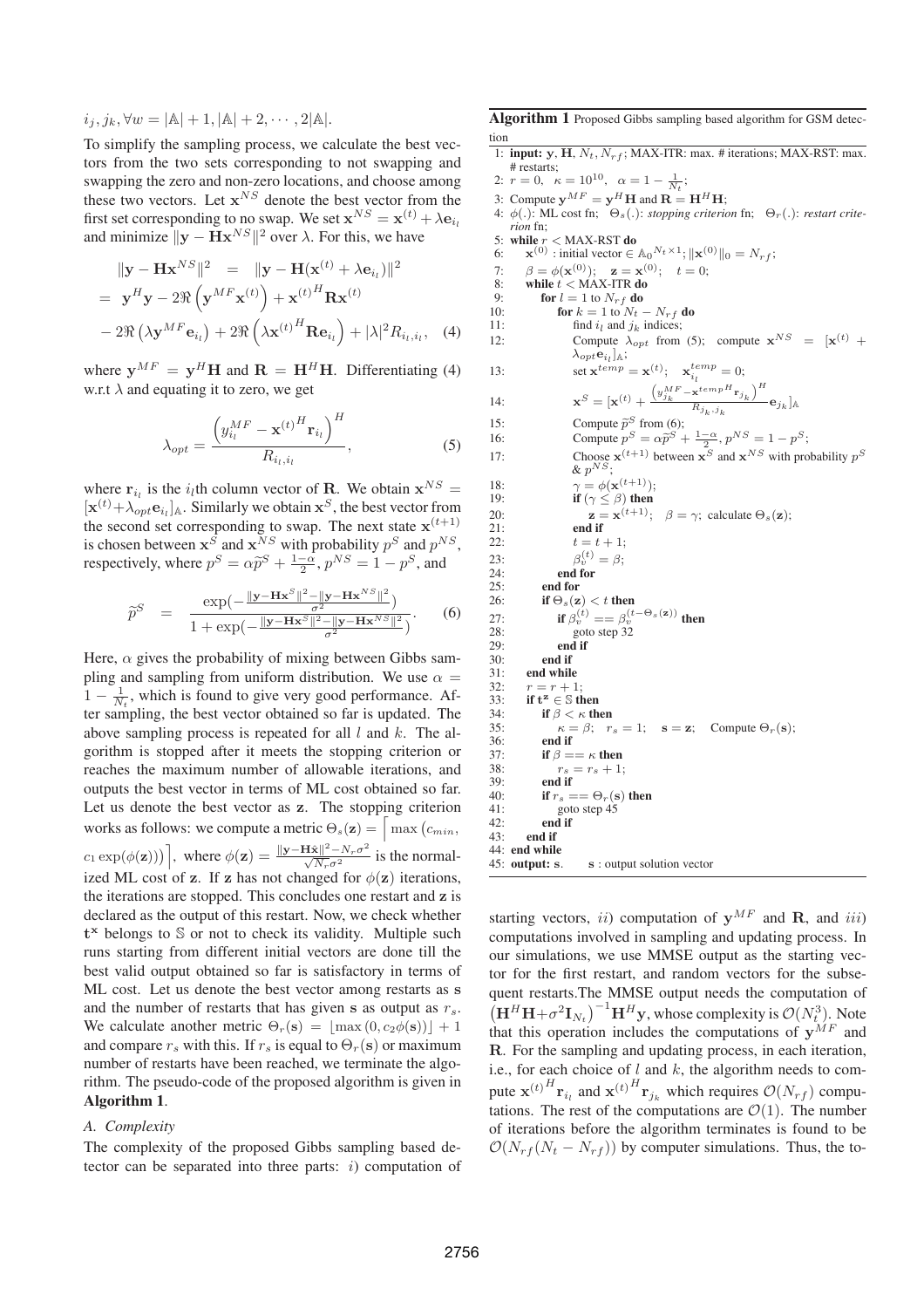tal number of computations involved in *iii*) is  $\mathcal{O}(N_{rf}^2(N_t N_{rf}$ ). Hence, the total complexity of the proposed algorithm for GSM detection is  $\mathcal{O}(N_t^3) + \mathcal{O}(N_{rf}^2(N_t - N_{rf}))$ . Figure 4 shows the complexity comparison between the proposed algorithm and brute force ML detection.



Fig. 4. Complexities of the proposed algorithm and brute force ML detection for  $N_t$ ,  $\hat{N}_{rf} = N_{rf}^{mid}$ ,  $\hat{N}_r = N_t$  and  $M = 4$  at a BER of 0.01.

# *B. Results and Discussions*

In this section, we present simulation results of the uncoded BER performance achieved by the proposed Gibbs sampling based algorithm for detecting GSM signals. We compare this performance with ML performance (where ever ML complexity permits its simulation). We also compare the performance of GSM with the performance of traditional spatial multiplexing MIMO system. For notation purpose, a GSM system with  $N_t$  transmit antennas and  $N_{rf}$  transmit RF chains is referred to as " $(N_t, N_{rf})$ -GSM" system. Also, we use the term " $(N_t, N_{rf})$ -V-BLAST" system to refer the MIMO system with spatial multiplexing (where  $N_t = N_{rf}$ ). The following parameters are used in the simulations of the proposed detection algorithm:  $c_{min} = 10N_{rf}(N_t - N_{rf})$ ,  $c_1 =$  $10mN_{rf}(N_t - N_{rf})$ , MAX-ITR =  $8N_tN_{rf}(N_t - N_{rf})\sqrt{M}$ , MAX-RST= 20,  $c_2 = 0.5(m + 1)$ .



Fig. 5. BER comparison between  $(4, 2)$ -GSM,  $(4, 1)$ -GSM, and  $(2, 2)$ -V-BLAST systems with 6 bps/Hz,  $N_r = 2$ , and ML detection.

In Fig. 5, we show the BER comparison between  $i$ )  $(4, 2)$ -GSM with 4-QAM,  $ii)$  (4, 1)-GSM with 16-QAM, and  $iii)$  $(2, 2)$ -V-BLAST with 8-QAM, using  $N_r = 2$ . Note that in all the three systems, the modulation alphabets are chosen such that the spectral efficiency is the same 6 bps/Hz. Since the systems are small, brute force ML detection is used. It can be seen that (4,2)-GSM system performs better than (2,2)- V-BLAST system. That is, for the same spectral efficiency (6 bps/Hz) and  $N_{rf} = 2$ , GSM achieves better performance than V-BLAST (about 1 dB better performance at 0.01 BER). The additional resources used in GSM are not the transmit RF chains (which are expensive), but only the transmit antenna elements (which are not expensive). It can also be seen that even  $(4,1)$ -GSM performs almost the same as  $(2,2)$ -V-BLAST. This shows that GSM can save RF transmit chains without losing much performance compared to V-BLAST.



Fig. 6. BER comparison between different detectors for GSM – MMSE detector, proposed detector and ML detector – in (4,3)-GSM and (8,7)-GSM with  $N_r = N_t$  and 4-QAM.

Figure 6 shows the BER performance of different detection schemes for GSM. (4,3)-GSM and (8,7)-GSM with  $N_r = N_t$ and 4-QAM are considered. Note that both the  $N_{rf}$  choices correspond to  $N_{rf}^{opt}$ . Three detectors, namely, MMSE detector, proposed detector and ML detector, are considered. ML detection is done by enumerating all possible transmitted vectors and comparing their ML costs. It can be seen that MMSE detector yields very poor performance, but the proposed detector yields a performance which almost matches the ML detector performance. The proposed detector achieves this almost ML performance in just cubic complexity in  $N_t$ , whereas ML detection has exponential complexity in  $N_t$ .

In Fig. 7, we compare the performance of three systems achieving 24 bps/Hz:  $i)$  (8,8)-V-BLAST with 8-QAM and ML detection using sphere Decoder (SD), ii) (12,8)-GSM with 4-QAM and proposed detector, and  $iii)$  (12,12)-V-BLAST with 4-QAM and ML detection using generalized sphere decoder (GSD) in [10]. All systems use  $N_r = 8$ . It can be seen that (12,8)-GSM performs close to (12,12)-V-BLAST performance, using much lesser transmit RF chains. It also shows that the (12,8)-GSM with proposed detector outperforms(8,8)- V-BLAST with SD employing same RF resources.